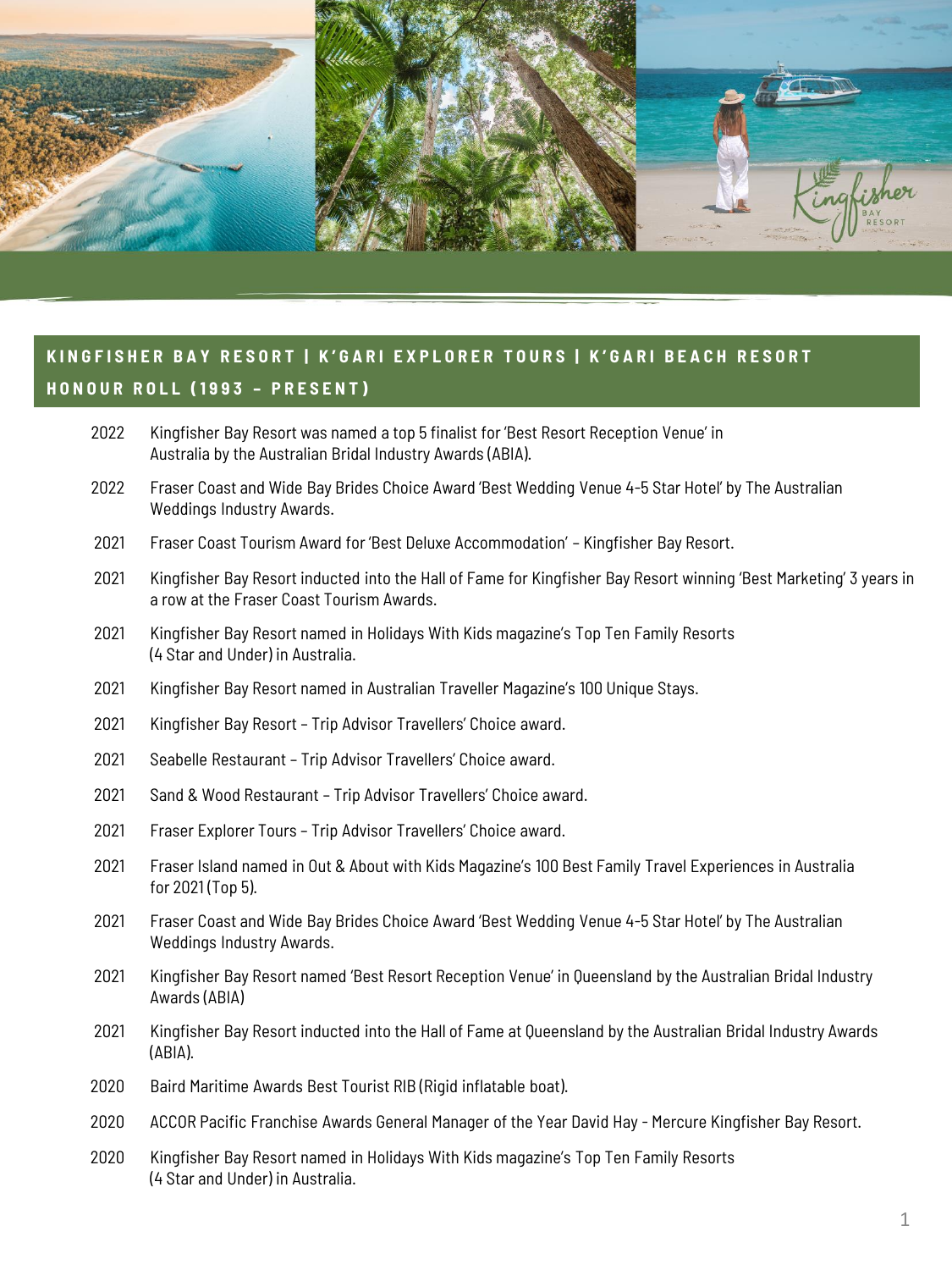

- Kingfisher Bay Resort named in Australian Traveller Magazine's Top Destinations to Reclaim Summer.
- Fraser Island named in Australian Traveller Magazine's 100 Ways to Holiday Here This Year.
- Fraser Island named in Holidays with Kids Magazine's 52 Great Aussie Family Escapes (Top 12).
- Kingfisher Bay Resort was named 'Runner-Up Best Resort Reception Venue' in Queensland by the Australian Bridal Industry Awards (ABIA).
- Brides Choice Award '#1 Winner' by The Australian Weddings Industry Awards.
- Kingfisher Bay Resort Trip Advisor Travellers' Choice award.
- Seabelle Restaurant Trip Advisor Travellers' Choice award.
- Fraser Explorer Tours Trip Advisor Travellers' Choice award.
- Fraser Coast Tourism Award for 'Resort & Deluxe Accommodation' Kingfisher Bay Resort.
- Fraser Coast Tourism Award for 'Retailing SeaLink Fraser Island' Kingfisher Bay Resort.
- Fraser Coast Tourism Award for 'Best Fraser Coast Business' Kingfisher Bay Resort.
- Holidays With Kids magazine's Readers Choice Award for Accommodation Kingfisher Bay Resort.
- Kingfisher Bay Resort was named 'Best Resort Reception Venue' in Australia by the Australian Bridal Industry Awards (ABIA).
- Kingfisher Bay Resort was named 'Best Resort Reception Venue' in Queensland by the Australian Bridal Industry Awards (ABIA).
- Brides Choice Award 'Best of the Best' by The Australian Weddings Industry Awards.
- Brides Choice Award '#1 Winner' by The Australian Weddings Industry Awards.
- Fraser Coast Tourism Award for 'Best Business' Kingfisher Bay Resort.
- Fraser Coast Tourism Award for 'Resort & Deluxe Accommodation' Kingfisher Bay Resort.
- Fraser Coast Tourism Award for 'Best Marketing' Kingfisher Bay Resort.
- Fraser Coast Tourism Award Hall of Fame for 'Land-based Touring' Fraser Explorer Tours.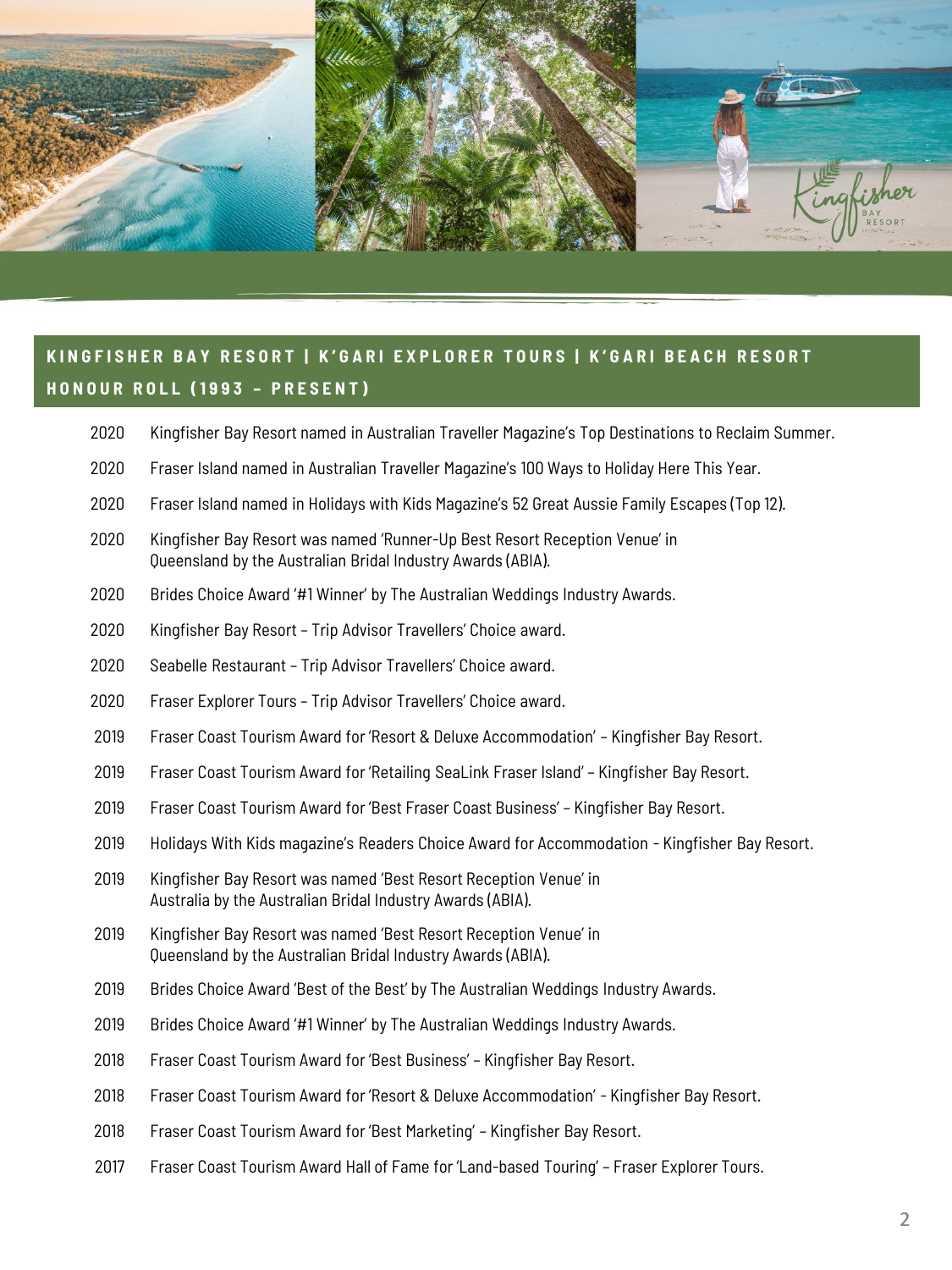

- Fraser Explorer Tours Trip Advisor Service Excellence badge.
- Kingfisher Bay Resort was named 'Top 5 Best Resort Reception Venue' in Australia by the Australian Bridal Industry Awards (ABIA).
- Kingfisher Bay Resort was named 'Runner-Up Best Resort Reception Venue' in Queensland by the Australian Bridal Industry Awards (ABIA).
- Fraser Coast Tourism Award Hall of Fame for 'Land-based Touring' Fraser Explorer Tours.
- Fraser Coast Tourism Award for 'Best Marketing' Kingfisher Bay Resort.
- Kingfisher Bay Resort named in Holidays With Kids magazine's Top Ten Family Resorts (4 Star and Under) in Australia.
- Kingfisher Bay Resort was named 'Best Resort Reception Venue' in Queensland by the Australian Bridal Industry Awards (ABIA).
- Kingfisher Bay Resort Trip Advisor Service Excellence badge.
- Fraser Explorer Tours Trip Advisor Service Excellence badge.
- Kingfisher Bay Resort named in Holidays With Kids magazine's Top Ten Family Resorts (4 Star and Under) in Australia.
- Kingfisher Bay Resort was named 'Best Resort Reception Venue' in Queensland by the Australian Bridal Industry Awards (ABIA).
- Fraser Coast Business and Tourism Award for 'Best Budget Accommodation" Eurong Beach Resort.
- Kingfisher Bay Resort was named 'Best Resort Reception Venue' in Queensland by the Australian Bridal Industry Awards (ABIA).
- Fraser Coast Business and Tourism Award for 'Best Budget Accommodation" Eurong Beach Resort.
- Fraser Coast Business and Tourism Award for 'Land-based Touring' Fraser Explorer Tours.
- Fraser Explorer Tours Trip Advisor Service Excellence badge.
- Fraser Coast Business and Tourism Award for 'Land-based Touring' Fraser Explorer Tours.
- Kingfisher Bay Resort was named 'Best Resort Reception Venue' in Queensland by the Australian Bridal Industry Awards (ABIA).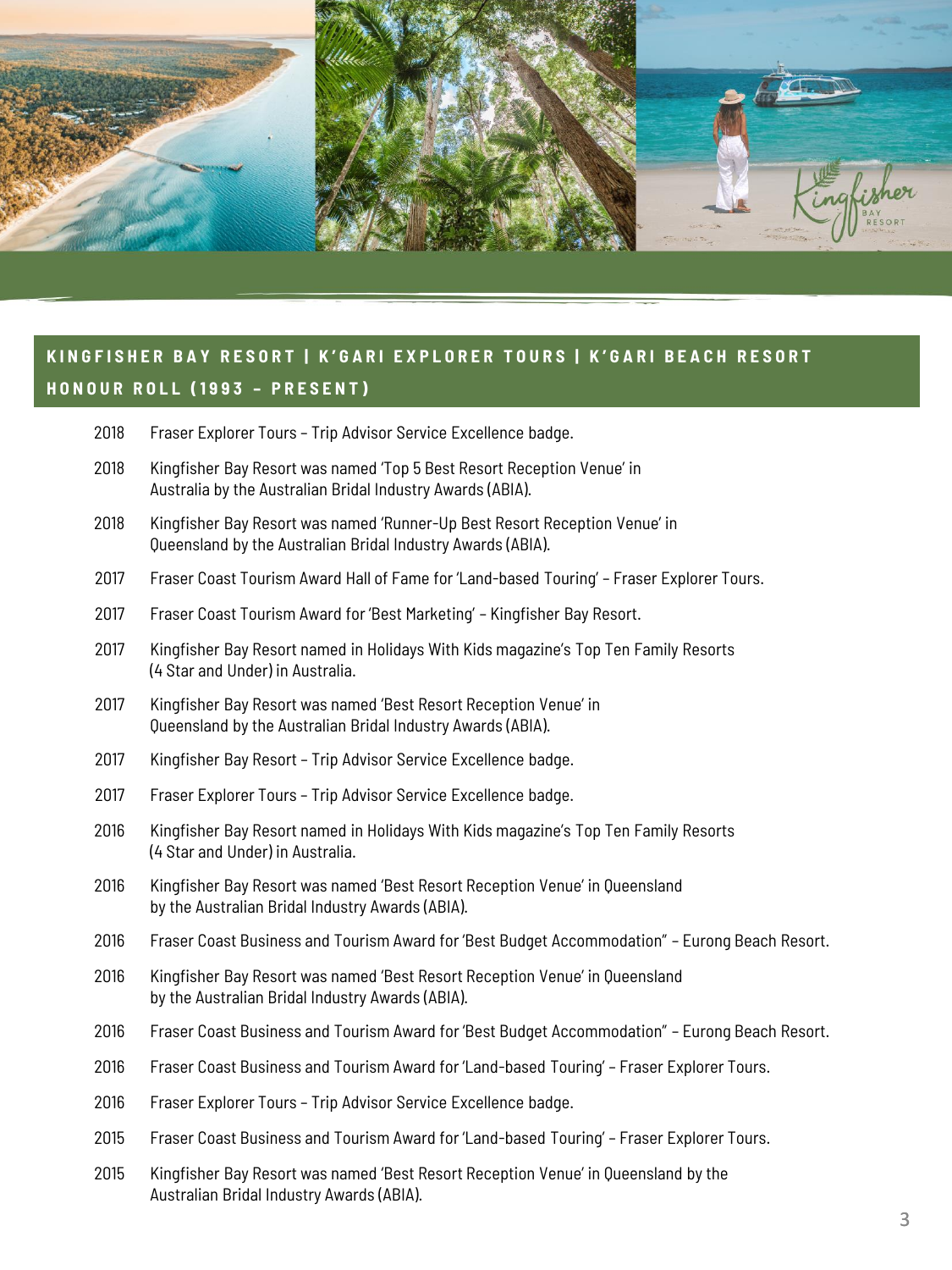

- Fraser Explorer Tours Trip Advisor Service Excellence badge.
- Fraser Coast Tourism Award for 'John Craig-Gardiner Memorial Award for Outstanding Contribution by an Individual' – David Hay, Group General Manager, Kingfisher Bay Resort Group.
- Fraser Coast Tourism Award for 'Best Fraser Coast Business' Fraser Explorer Tours.
- Fraser Coast Tourism Award for 'Best Tour Operator' Fraser Explorer Tours.
- Kingfisher Bay Resort named in Holidays With Kids magazine's Top Ten Family Resorts (4 Star and Under) in Australia.
- Kingfisher Bay Resort was named 'Best Resort Reception Venue' in Queensland by the Australian Bridal Industry Awards (ABIA).
- The Travel Channel named Fraser Island in their top Adventure Destinations for 2014.
- Fraser Explorer Tours Trip Advisor Service Excellence badge.
- Fraser Island named in Australian Traveller Magazine's Great 100 Aussie Getaways of all time.
- Kingfisher Bay Resort named 'Best Weekend Island Getaway' in the Best of Sydney awards.
- Fraser Coast Tourism Award for 'Retail General Tourism Services Kingfisher Bay Resort.
- Fraser Coast Tourism Award for 'Best Tour Operator' Fraser Explorer Tours.
- Fraser Coast Tourism Award Hall of Fame for 'Best Transport Operator' Fraser Island Barges.
- Kingfisher Bay Resort named in Holidays With Kids magazine's Top Ten Family Resorts (4 Star and Under) in Australia.
- Fraser Explorer Tours Trip Advisor Service Excellence badge.
- Kingfisher Bay Resort named a Finalist in the Best Resort category in Australian Traveller Magazine's Reader's Choice Awards
- Fraser Island's 75-Mile Beach named one of the top ten beaches in Australia (101 Best Australian Beaches).
- Fraser Coast Tourism Award for 'Best Event and Conference Services' Kingfisher Bay Resort.
- Fraser Coast Tourism Award for 'Best Transport Operator' Fraser Island Barges.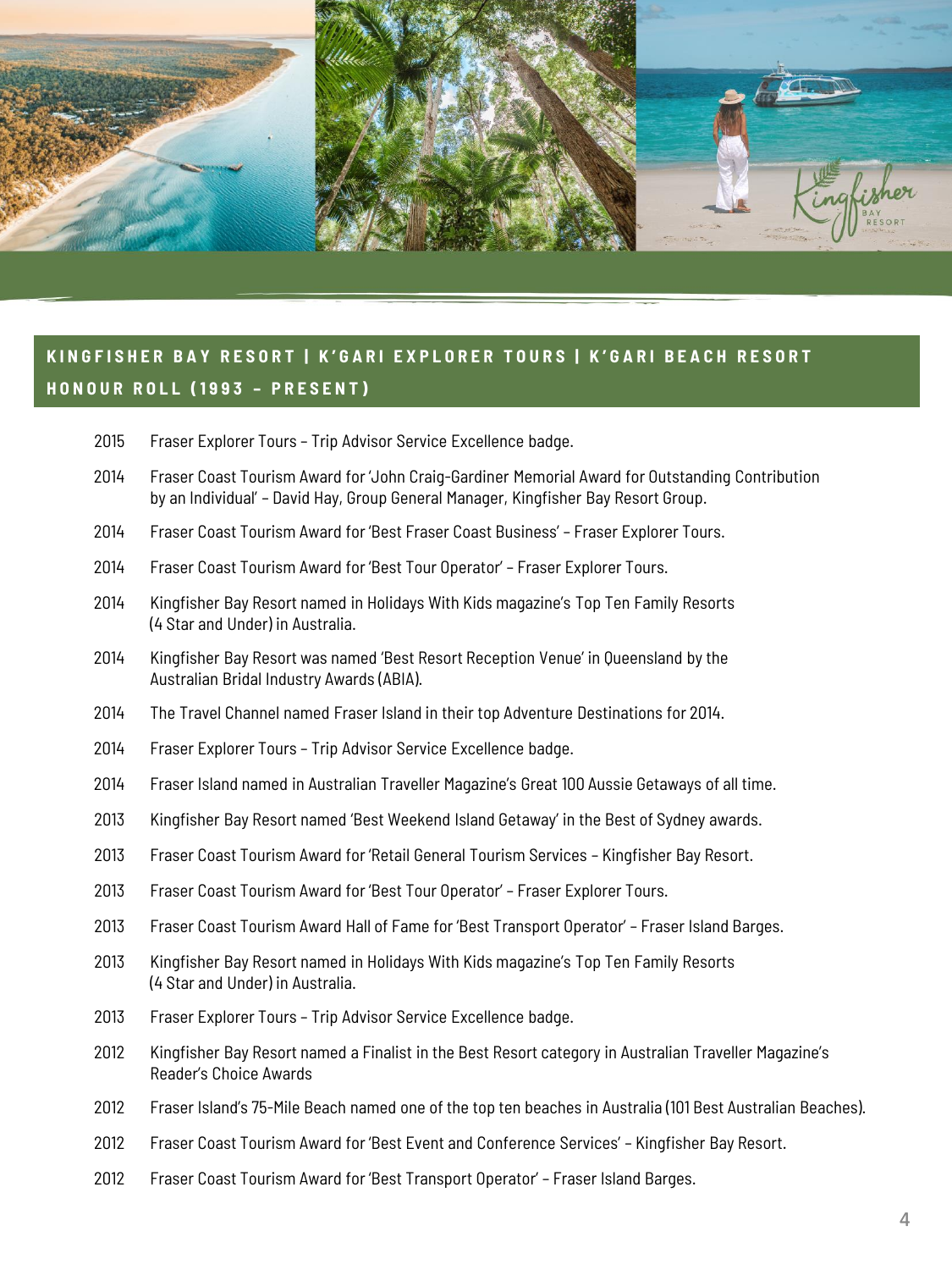

- National Geographic names Fraser Island as one of the World's Best Beaches saying it was an ecologist's dream.
- Kingfisher Bay Resort is named 'Best Out-Of-Town Escape' by readers of The Sydney Guide NSW.
- Kingfisher Bay Resort is named in Holidays With Kids magazine's Top Ten Australian Family Resorts.
- Fraser Explorer Tours Trip Advisor Service Excellence badge.
- Kingfisher Bay Resort is named a Green Travel Leader by Eco Tourism Australia for being trail blazers in responsible travel having being ECO certified for 10 years or more.
- Fraser Coast South Burnett Tourism Award for 'Best Transport Operator' Fraser Island Barges.
- Fraser Coast South Burnett Tourism Hall of Fame for 'Best Tour Operator' Fraser Explorer Tours.
- Fraser Coast South Burnett Tourism Award for 'Best Restaurant' Seabelle Restaurant.
- Finalist Queensland Tourism Award for Best Travel and Tourism Operator Fraser Explorer Tours.
- Top Ten finalist for Holidays With Kids Best Australian Accommodation.
- Fraser Explorer Tours Trip Advisor Service Excellence badge.
- Fraser Coast South Burnett Tourism Award for 'Best Restaurant' Seabelle Restaurant.
- Winner The Australian Newspaper's Travel and Tourism Awards 'Best Family Focused Tourism Operator'.
- Kingfisher Bay Resort named one of the 'Top Ten Green Hotels in Asia' (No 10 as recommended by Asia Travel Magazine and Agoda.com)
- UNESCO names Fraser Island and Great Sandy Region as an internationally significant biosphere.
- Fraser Island named Number Two Top Natural Attraction in Queensland 150 Top Icons (as part of the State's 150th Birthday celebrations).
- The Australian Newspaper's Travel and Tourism Awards 'Best Family-Focused Tourism Operator'.
- Winner Best Large Hotel/Accommodation Property in the Virgin Holidays Responsible Tourism Awards (global).
- Finalist 'Ecotourism Property' award HM Awards (Hotel Management and Accommodation Magazine).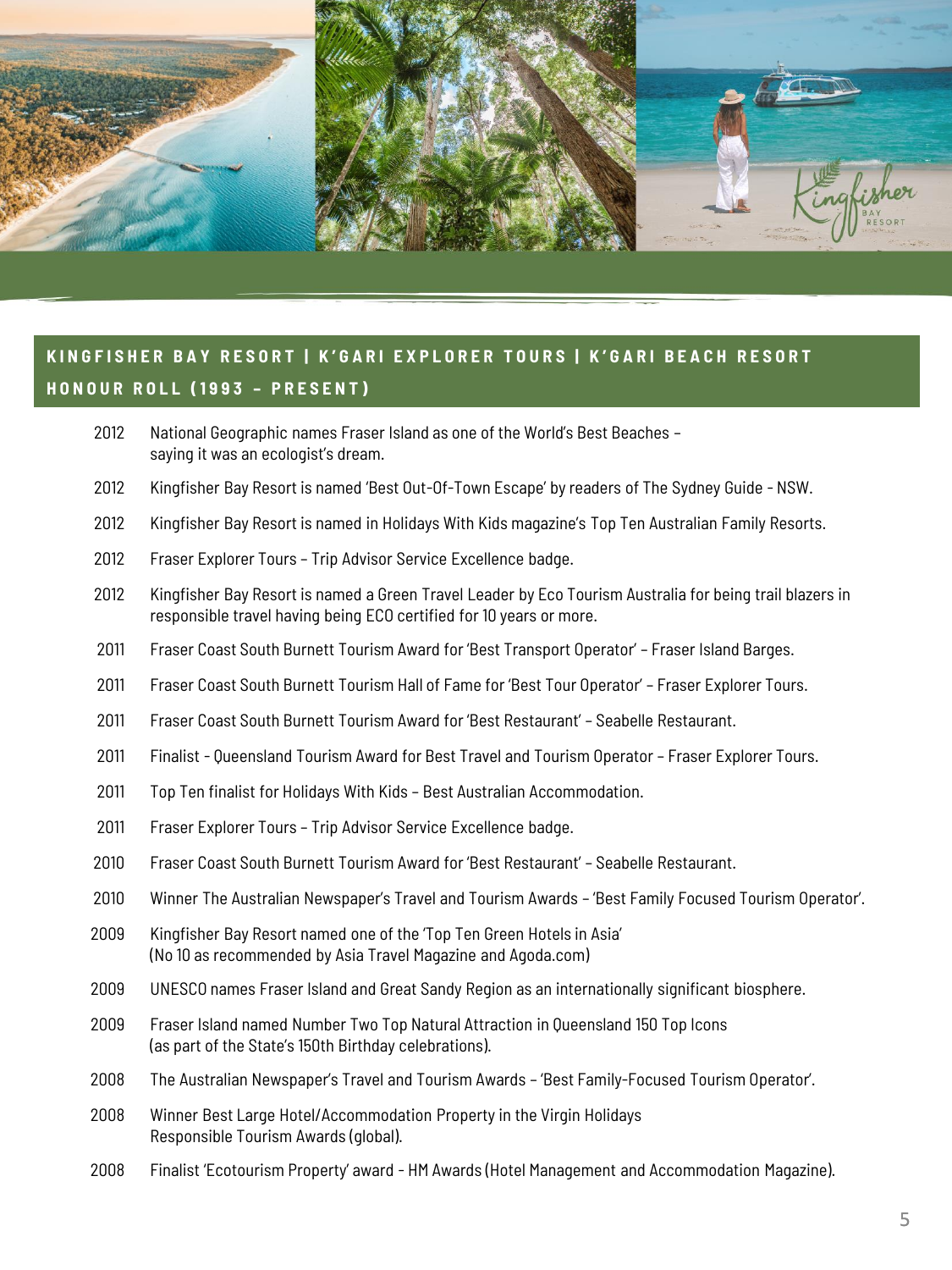

# **K I N G F I S H E R B A Y R E S O R T | K ' G A R I E X P L O R E R T O U R S | K ' G A R I B E A C H R E S O R T H O N O U R R O L L ( 1 9 9 3 – P R E S E N T )**

- Runner-Up 'Best Family Resort' International Restaurant and Hotel Awards.
- Fraser Coast South Burnett Tourism Hall of Fame Award Ecotourism.
- Downunder Tourism Export Awards Third place in Brochures Smaller than A4; 8th place Brochures A4 size or larger; Resort placed 4<sup>th</sup> and 10<sup>th</sup> in overall Top Ten Downunder winners for 2007.
- Queensland Hotel Association (QHA) Awards for Excellence 'Best Restaurant Accommodation Division' Seabelle – finalist.
- Fraser Coast South Burnett Tourism Award Outstanding Contribution by an Individual won by Kingfisher Bay Resort Group General Manager Ivor Davies.
- America's Travel and Leisure Magazine's Top 10 Best Islands in Australia, New Zealand and the South Pacific.
- 2006 Oueensland Tourism Awards Hall of Fame.
- Queensland Tourism Award for Ecotourism dedicated to Queensland's conservation and tourism champion, the late Steve Irwin.
- Queensland Hotels Association Awards for Excellence Seabelle: Best Restaurant in an accommodated hotel or resort in Queensland.
- Fraser Coast South Burnett Tourism Award for Best Tourism Business.
- Fraser Coast South Burnett Tourism Award for Environmental Tourism.
- Australian Tourism Award for Ecotourism Finalist.
- Australian Tourism Award for Ecotourism.
- 2005 Oueensland Tourism Award for Ecotourism.
- Fraser Coast South Burnett Tourism Awards for Excellence Environmental Tourism.
- Forbes Magazine, USA, World's Sexiest Islands and the place to stay list
- Discovery's Travel Channel Best Australian Beach Resort.
- Australian Traveller magazine's Top 10 of 101 Things To Do Before You Die.
- Australian Hotels Association Awards for Excellence Best Restaurant Seabelle – finalist.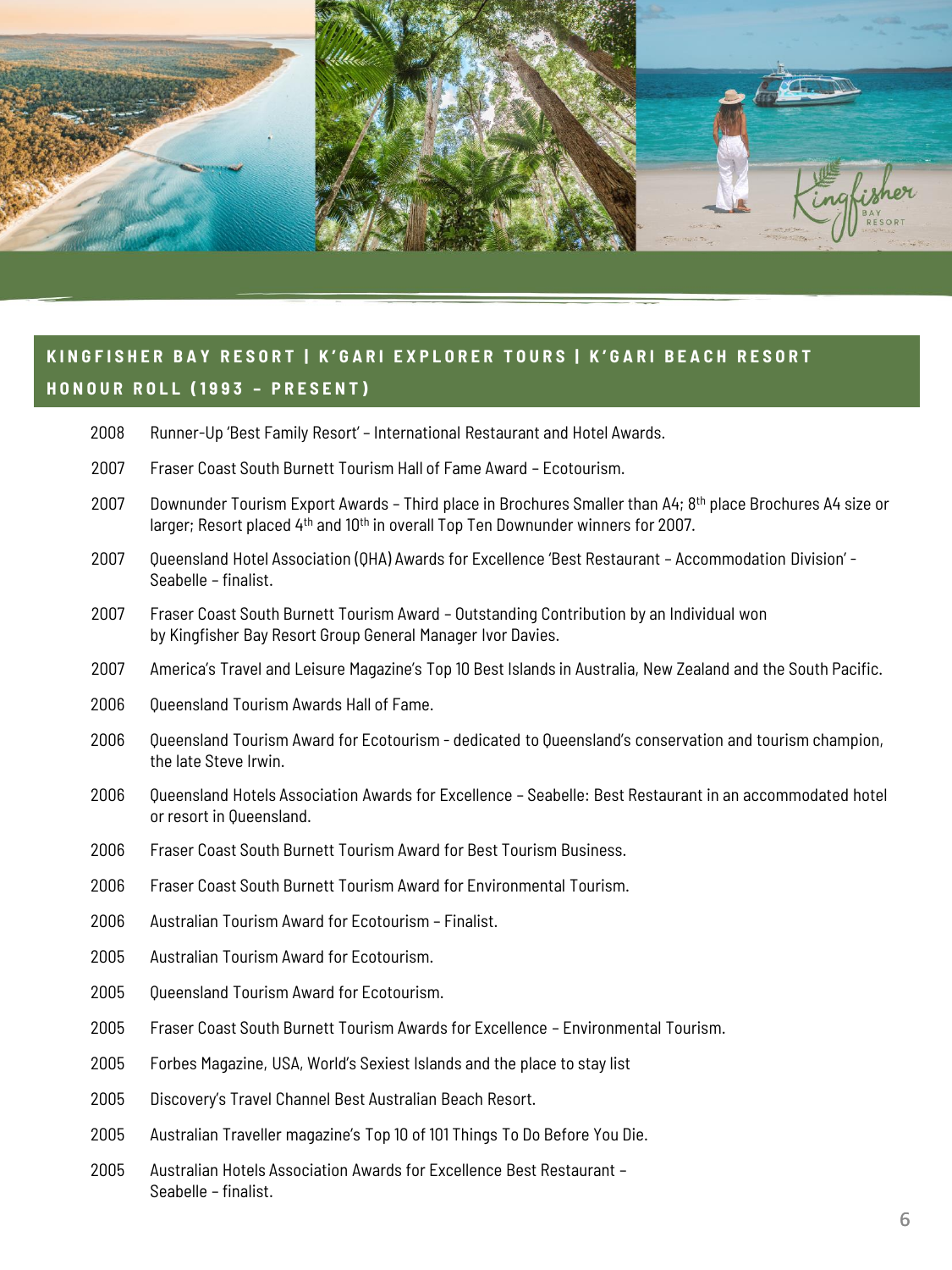

# **K I N G F I S H E R B A Y R E S O R T | K ' G A R I E X P L O R E R T O U R S | K ' G A R I B E A C H R E S O R T H O N O U R R O L L ( 1 9 9 3 – P R E S E N T )**

- Queensland Hotels Association Awards for Excellence Best Restaurant Seabelle finalist.
- Australian Tourism Award for Ecotourism.
- Australian Tourism Awards Chairman's Carriage Prize.
- 2004 Oueensland Tourism Award for Ecotourism.
- Queensland Hotels Association Awards for Excellence Best Restaurant Seabelle.
- Wide Bay Burnett Export Award for Tourism Highly Commended.
- Fraser Coast South Burnett Tourism Award for Ecotourism.
- Fraser Coast South Burnett Tourism Award for Tourism Restaurant Hall of Fame.
- Luxury Travel magazine Gold List: Best Australian Resort 22.
- Luxury Travel magazine Gold List: Best Australian Island 6.
- Australian British Chamber of Commerce Tourism Export Award.
- Wide Bay Burnett Regional Exporter of the Year.
- Wide Bay Burnett Export Award for Tourism.
- Hotel Motel Accommodation Association (HMAA) Award for Island Accommodation finalist.
- Fraser Coast South Burnett Tourism Award for Tourism Restaurant.
- Conde Nast Traveller World's Top 10 Tropical Islands.
- Australia's Best Beach Resort Discovery's Travel Channel, USA.
- World's 10 Best Beaches Discovery's Travel Channel (only Australian destination).
- 2002 Oueensland Tourism Award for Environmental Tourism finalist.
- Hotel Motel Accommodation Association (HMAA) Queensland Award for Environmental Tourism.
- Fraser Coast South Burnett Tourism Award for Environmental Tourism.
- Fraser Coast South Burnett Tourism Award for Tourism Restaurant.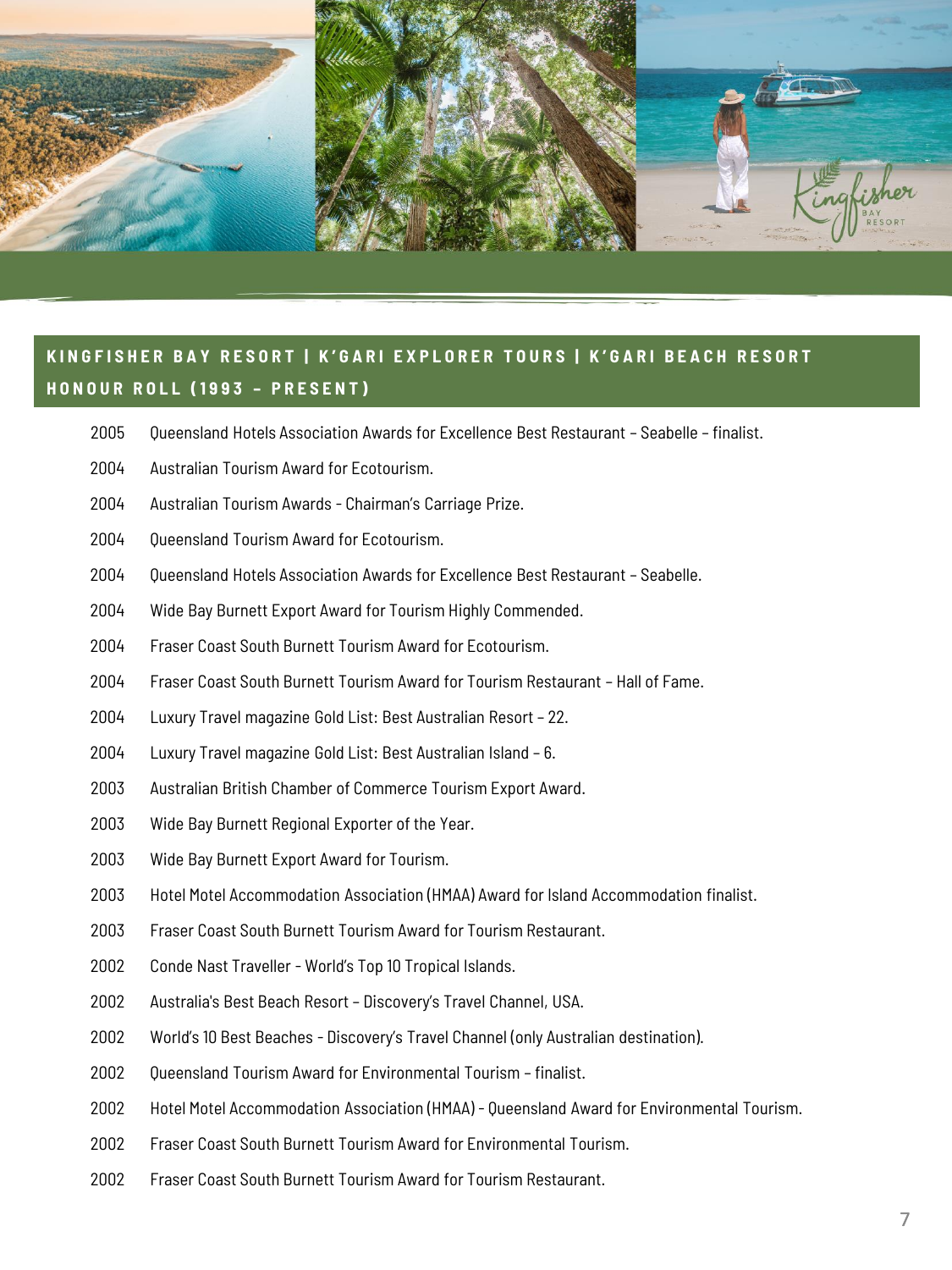

#### **K I N G F I S H E R B A Y R E S O R T | K ' G A R I E X P L O R E R T O U R S | K ' G A R I B E A C H R E S O R T H O N O U R R O L L ( 1 9 9 3 – P R E S E N T )**

- Hotel Motel Accommodation Association (HMAA) Award for Environmental Tourism.
- Conde Nast Traveller World's Top 10 Tropical Islands.
- Australian Tourism Award for Environmental Tourism.
- 2001 Oueensland Tourism Award for Environmental Tourism.
- Australian Tourism Award for Environmental Tourism.
- 2000 Oueensland Tourism Award for Environmental Tourism.
- Conde Nast Traveller World's Top 10 Tropical Islands.
- Conde Nast USA special mention in the Environmental Tourism Award
- 1999 Oueensland Tourism Award for Environmental Tourism finalist.
- 1998 Oueensland Tourism Award for Environmental Tourism finalist.
- Fraser Coast South Burnett Tourism Award for Environmental Tourism.
- Fraser Coast South Burnett Tourism Award for Tourism Restaurant.
- Australian Tourism Award for Environmental Tourism finalist.
- Australian Hotels Association Best Restaurant finalist.
- Queensland Hotels Association Best Restaurant.
- 1997 Oueensland Hotels Association Health Gold Plate.
- 1997 Oueensland Tourism Award for Environmental Tourism.
- Fraser Award South Burnett Tourism Award for Environmental Tourism.
- 1995 Oueensland Tourism Award for Resorts finalist.
- Queensland Tidy Towns Ecotourism Award.
- Queensland Tidy Towns Ecotourism Award.
- Australian Tourism Award for Environmental Tourism